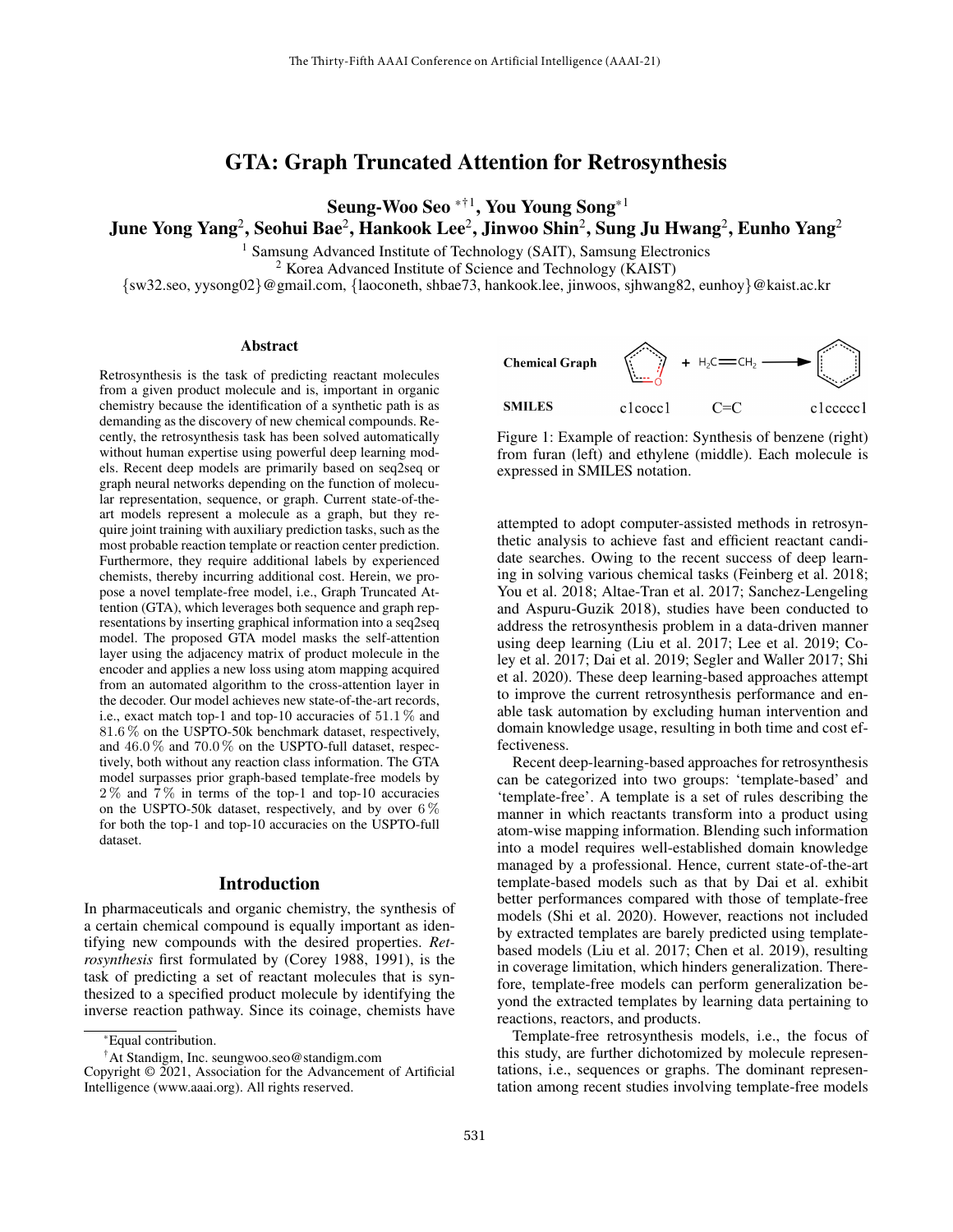(Liu et al. 2017; Lee et al. 2019; Karpov, Godin, and Tetko 2019; Chen et al. 2019) is a sequence, e.g., the simplified molecular-input line-entry system (SMILES), as shown in Figure 1, which is widely adopted in the field of cheminformatics (Gasteiger and Engel 2006). This form of molecular representation is advantageous as effective seq2seq models (Vaswani et al. 2017a) can be utilized.

Using the graphical nature of molecules, state-of-the-art performance was achieved among template-free models recently by regarding molecules as graphs as well as performing reaction center prediction, splitting molecules into synthons (molecular fragments from products), and translating synthons to reactants (i.e., graph to graph, G2G) (Shi et al. 2020). However, such an approach requires additional effort with expert domain knowledge to generate additional labels, and a fully end-to-end graph to graph translation model has yet to be established. Moreover, it is noteworthy that the procedures of G2Gs are the same as those of template-based models. The only difference is that the template is a set of reaction centers and functional groups, whereas G2Gs predict them separately. Hence, G2Gs are affected by the coverage limitation issue, as in template-based models.

Herein, we propose a new model combining the SMILES and graph strengths to benefit from their advantages. First, we reanalyzed the untapped potential of Transformer-based seq2seq models (Vaswani et al. 2017a). We demonstrate that Transformer-based models have been performed simply because their various hyperparameters were not fully investigated and optimized. If adjusted appropriately, even a vanilla Transformer with simple data augmentation for sequence representation can outperform state-of-the-art graph models (Shi et al. 2020) significantly. Furthermore, we propose a novel method known as Graph-Truncated Attention (GTA), which affords the advantages of both graph and sequence representations by encouraging the graph neural network characteristics of the transformer architecture. Our method yields record values on both the USPTO-50k and USPTO-full datasets in every exact match top-k accuracy. Our contributions are as follows:

- We disprove the conclusion of a recent study that graphbased models outperform transformer-based models when processing sequence representations of molecules. We demonstrate that Transformer-based models have been investigated without full optimization. Using our optimized parameters, a vanilla Transformer trained on the augmented USPTO-50k dataset achieved top-1 and top-10 accuracies of 49.0 % and 79.3 %, respectively.
- We propose a novel graph-truncated attention method that utilizes the graph-sequence duality of molecules for retrosynthesis. We accomplish our purpose of using the graph adjacency matrix as a mask in sequence modeling without introducing additional parameters.
- We validate the superiority of the proposed architecture on the standard USPTO-50k benchmark dataset and demonstrate record values of top-1 and top-10 accuracies of 51.1 % and 81.6 %, respectively. The best-achieved top-1 and top-10 accuracies on the USPTO-full dataset are  $46.0\%$  and  $70.0\%$ , respectively.

## Related Works

Retrosynthesis models Validating templates experimentally require a significant amount of time, e.g., 15 years for 70k templates (Bishop, Klajn, and Grzybowski 2006; Grzybowski et al. 2009; Kowalik et al. 2012; Szymkuć et al. 2016; Klucznik et al. 2018; Badowski et al. 2020); and, difficult to monitor the increasing speed of new reactions added to the database, e.g., approximately 2 million per year in 2017 to 2019 (Reaxys 2017), although automatic template extraction is available (Coley et al. 2017).

Template-free models are not affected by above limitations. The first template-free model used the seq2seq model to predict the reactant sequence from a specified product sequence (Liu et al. 2017). A bidirectional LSTM encoder and decoder with encoder-decoder attention were used, and the model showed results comparable to those of a templatebased expert system. A multi-head self-attention model or Transformer (Vaswani et al. 2017a) was adopted. (Karpov, Godin, and Tetko 2019) reported that character-wise tokenization and cyclic learning rate scheduling improved the model performance without modifying the Transformer. (Chen et al. 2019) added a latent variable on the top of a Transformer to increase the diversity of predictions. A recent template-free model G2Gs using graph representation, yielded excellent performance on the USPTO-50k dataset (Shi et al. 2020). However, the procedure of G2Gs is similar to that of template-based models, as they require additional predictions to identify the reaction center; this involves significant dependence on atom-mapping labeled by chemists and translation from synthons to equivalent reactants.

Unlike the existing models mentioned above, our GTA model focuses on the graph-sequence duality of molecules for the first time. GTA uses both chemical sequences and graphs to model retrosynthetic analysis without any additive parameters to the vanilla Transformer. It guides both selfand cross-attention to a more explainable direction based on only its graphical nature. Additionally, we re-evaluated the performance of a vanilla Transformer for retrosynthesis and discovered that it can surpass the current state-of-the-art model in terms of the top- $k$  accuracies using a graph.

Attention study Other studies regarding the nature of attention have been conducted. Truncated self-attention for reducing latency and computational cost in speech-recognition tasks was investigated, and it was discovered that the performance deteriorated (Yeh et al. 2019). (Raganato, Scherrer, and Tiedemann 2020) reported that fixed encoder selfattention is more effective for smaller-sized databases. (Maziarka et al. 2020) added the softmax function of the inter-atomic distance and adjacency matrix of a molecular graph to learn the attention for molecular property prediction tasks. (Tay et al. 2020) suggested synthetic self-attention, which has a wider expressive space than dot-product attention and requires less calculation complexity owing to its dense layer and random attention. However, GTA does not fix or widen the expressive space of self-attention. In fact, GTA limits the attention space using a graph structure that can be applied to both self- and cross-attention.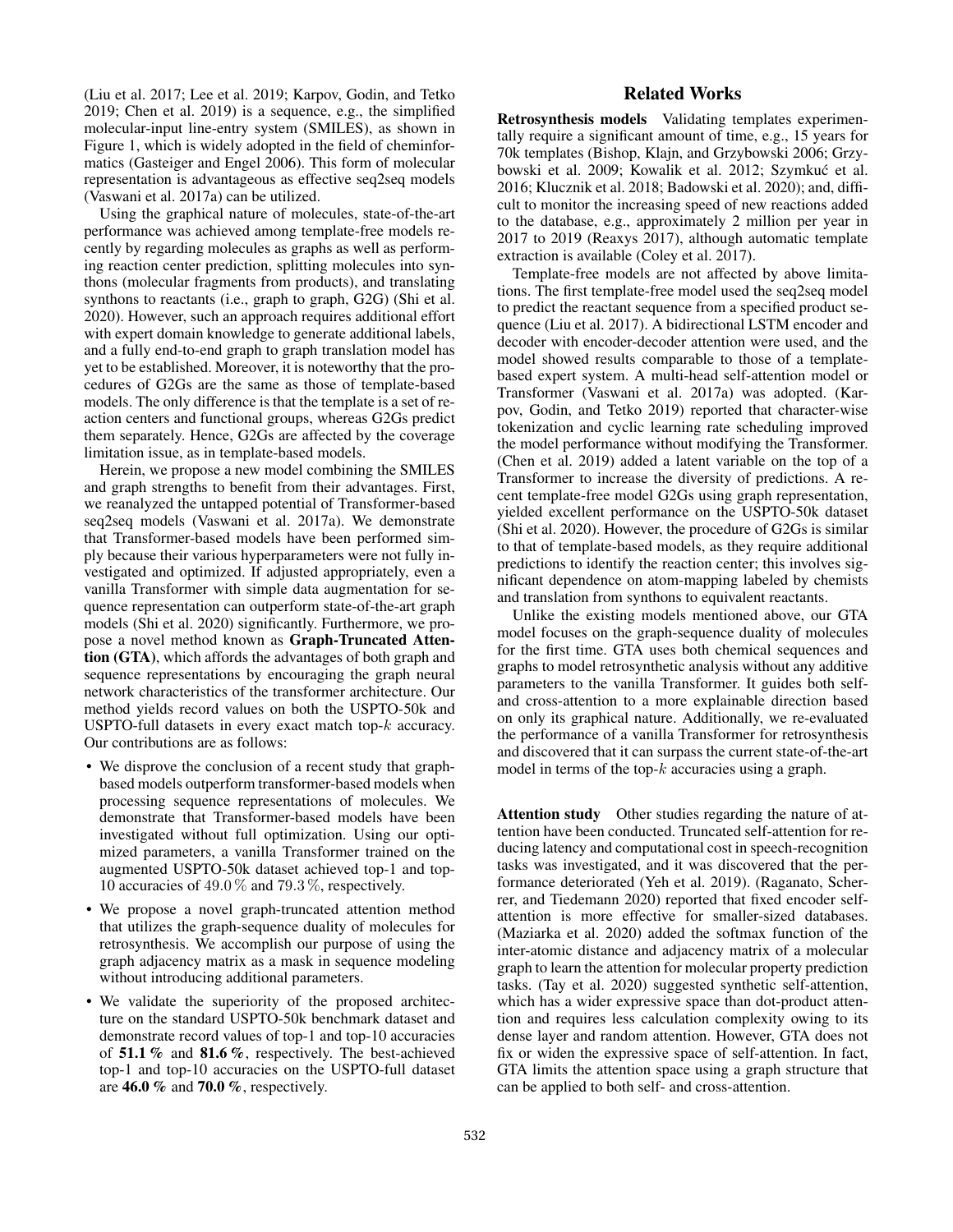## Background and Setup

**Notation** Throughout this paper, let  $P$  and  $R$  denote product and reactant molecules, respectively. Let also  $\mathcal{G}(mol)$ and  $\mathcal{S}(mol)$  denote the corresponding molecular graph and SMILES representations for a molecule  $mol \in \{P, R\}$ . We use  $T_{mol}$  and  $N_{mol}$  to denote the number of tokens and atoms in  $\mathcal{S}(mol)$  respectively. The number of atoms are in fact same as the number of nodes in  $G(mol)$ .

Molecule as sequence Simplified molecular-input lineentry system (SMILES) (Weininger 1988) is a typical sequence molecular representation where a molecule is expressed in a sequence of characters. Since a SMILES notation of a molecule is not unique and varies depending on the choice of the center atom or the start of the sequence, canonicalization algorithms are often utilized to generate a unique SMILES string among all valid strings, as in RDkit (Landrum et al. 2006). Thanks to its simplicity, SMILES representations with enough information inside, is widely used as descriptors in cheminformatics, e.g., molecular property prediction (Ramakrishnan et al. 2014; Ghaedi 2015), molecular design (Sanchez-Lengeling and Aspuru-Guzik 2018) and reaction prediction (Schwaller et al. 2019). In this work, we follow the SMILES tokenization of (Chen et al. 2019), which separates each atom (e.g., B, C, N, O), and non-atom tokens such as bonds (e.g.,  $-$ ,  $=$ ,  $#$ ), parentheses, and numbers for cyclic structures with whitespace.

Transformer and masked self-attention The retrosynthesis problem, the goal of this work, is to reversely predict the process of a synthesis reaction in which a number of reactants react to give a single product. The Transformer (Vaswani et al. 2017b) architecture with a standard encoderdecoder structure, is the current *de facto* for solving numerous natural language processing (NLP) tasks such as machine translation as they are capable of learning long-range dependencies in tokens through self-attention. For retrosynthesis tasks, the Molecular Transformer (Schwaller et al. 2019) performs another 'translation' task with SMILES given target product P to produce a set of reactants  $\{R\}$ .

The key component of the Transformer is the attention layer that allows the tokens to effectively access the information in other tokens. Formally, for query  $Q \in \mathbb{R}^{T_{mol} \times d_k}$ , key  $K \in \mathbb{R}^{T_{mol} \times d_k}$  and value  $V \in \mathbb{R}^{T_{mol} \times d_v}$  matrices, each of which is linearly transformed by learnable parameters from the input token, we have

$$
S = \frac{QK^T}{\sqrt{d_k}},
$$
  
\n[Masking(S, M)]<sub>ij</sub> = 
$$
\begin{cases} s_{ij} & \text{if } m_{ij} = 1 \\ -\infty & \text{if } m_{ij} = 0 \end{cases}
$$
, (1)

Attention $(Q, K, V) = \text{softmax}\left(\text{Masking}(S, M)\right) V$ 

where  $S = (s_{ij})$  and  $M = (m_{ij}) \in \{0,1\}^{T_{mol} \times T_{mol}}$  are score and mask matrices. The mask matrix M is customized according to the purpose of each attention modules - for example, a lower triangular matrix for decoder self-attention and a matrix of ones for encoder self-attention.



Figure 2: (a) Chemical graph of benzene and its SMILES (b) Graph Truncated Attention (*left*: mask for encoder selfattention (of red); *right*: atom mapping toward which mask for cross-attention is encouraged (of red)); (c), (d), (e) examples of modified adjacency matrix at graph geodesic distances 1, 2, and 3 applied as mask to self-attention.

## Graph Truncated Attention Framework

In this section, we introduce our graph truncated attention (GTA) framework. The conceptual idea of our model is to inject the knowledge of molecular graphs into the self- and cross-attention layers of the Transformer by truncating their attentions with respect to the graph structure. Based on the fact that the atom tokens in SMILES correspond to the atoms in a molecular graph, the attention modules can focus more on chemically relevant atoms with truncated attention connection.

Although most actively used in NLP fields, Transformer architecture can be reinterpreted as a particular kind of graph neural network (GNN). For example, tokens in source and target sequences can be viewed as nodes, and attentions are edge features connected with every token but its values are unknown initially. Then, the training Transformer model is a step to figure out edge features that well explain training data. More detail in (Joshi 2020; Ye et al. 2018).

Leveraging this connection, we extract information from both SMILES and graph by enhancing the graph neural network nature of the vanilla Transformer with the connection of given graph and sequence representations. Toward this, we propose a novel attention block of Transformer for SMILES, which we name a graph truncated attention (GTA), that utilizes corresponding graph information in computing attentions using masks, inspired by the recent success of using masks in pre-trained language model (Devlin et al. 2019; Song et al. 2019; Ghazvininejad et al. 2019). GTA can reduce the burden of training while the attention layer learns graph structure and hence perform better than vanilla Transformer. Since self-attention and cross-attention have different shapes, we devise two different truncation strategy for each of them.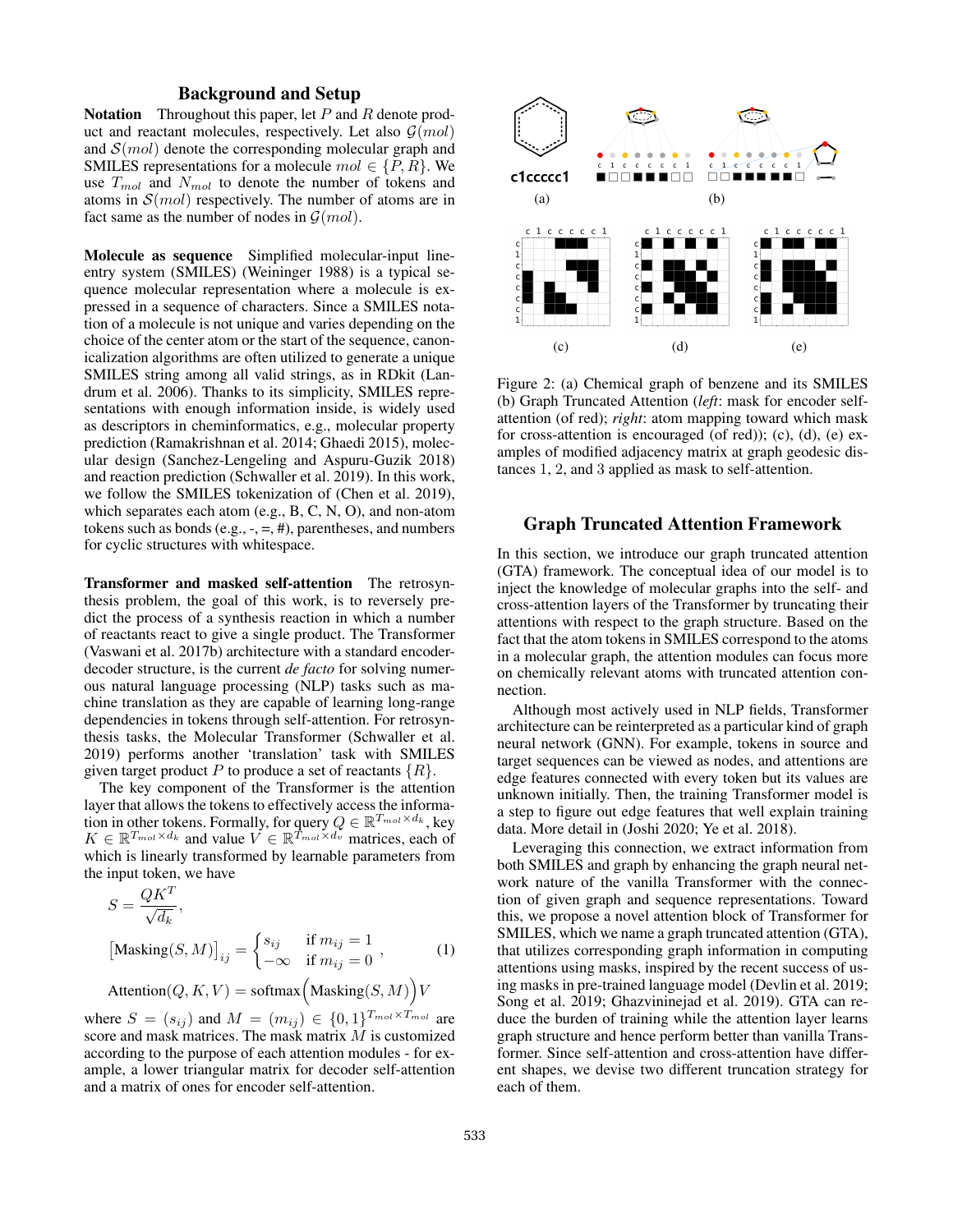

Figure 3: Graph Truncated Attention to Transformer (GTA-self: Self-attention encoder structure, GTA-cross: Selective MSE loss between cross-attention and atom-mapping in decoder)

Graph-truncated self-attention (GTA-self) GTA-self constructs a mask  $M \in \{0, 1\}^{N_{mol} \times N_{mol}}$  utilizing the graph representation of molecule and truncate the attention using this mask in the attention procedure in (1). More specifically, we set  $m_{ij} = 1$  if the geodesic distance between atom  $i$  and  $j$  on the molecule graph is  $d$  (or equivalently, if atom  $i$ and  $j$  are  $d$ -hop neighbors) and allow to attend only between these atoms. Otherwise,  $m_{ij} = 0$ . Note that d is the tunable hyper-parameter that can be a set if we want to allow to attend to atoms in multiple hops. In this paper, our model uses  $d = 1, 2, 3, 4$  for entire experiments.

Through the multi-head attention introduced in the original Transformer (Vaswani et al. 2017b), the above-truncated atom attention according to geodesic distance can be enriched. Let distance matrix,  $D = (d_{ij})$  be the geodesic distance between the atoms in  $\mathcal{G}(mol)$ , then mask matrix for  $h$ -th head is set as:

$$
m_{ij} = \begin{cases} 1 & \text{if } d_{ij} = d_h \\ 0 & \text{otherwise} \end{cases}
$$
 (2)

where  $d_h$  is the target geodesic distance to attend for head h. GTA can learn a richer representation by different heads paying attention to atoms at a different distance. It is also worth noting that if all heads are using  $d_h = 1$ , GTA would become similar to Graph Attention Network (Velickovic et al. 2018). In the experiments, each two heads have the same target distance as  $d_h = (h \mod 4) + 1$  where h is indices of heads from 0 to 7.

One caveat here is that not all tokens in SMILES match the nodes of its chemical graph representation, especially, tokens for non-atoms (e.g.,  $=, -, \#$ , ., etc). These tokens are closely related to both atoms and other non-atoms tokens in a wide range. For example, the type of bond tokens such as double,  $=$ , or triple,  $#$ , can be clarified in the entire context and the digit tokens of cyclic structure mark where the ring opens and closes, which would require a wider range of information. Therefore, GTA-self is designed to allow nonatom tokens to exchange attentions with all other tokens regardless of the molecule graph structure. Overall, when all of these non-atom tokens are considered, the size of the mask matrix becomes larger than the previously considered mask only between atom tokens.

Figure 2 illustrates the examples of mask M with different choices of  $d$  for benzene ring. Finally, this mask  $M$  is applied to score,  $S$  to update the graph-related attentions only (see Figure 3).

Graph-truncated cross-attention (GTA-cross) Since the reaction is not a process that completely breaks down molecules to produce a completely new product, product and reactant molecules usually have quite common structures and hence it is possible to make atom-mappings between product and reactant atoms. From here, we make a simple assumption that ideal cross-attention should catch this atommappings because cross-attention reflect the relationship between tokens in product and reactant.

Unfortunately, how to make atom-mapping is not trivial in general and has become an active research topic in chemistry (Jaworski et al. 2019). For example, many mapping algorithms start from finding maximum common substructure (MCS) which is the largest structure that shared by two molecules. However, finding such MCS is known to be a computationally intractable NP-hard problem (Garey and Johnson 1979). As such, various methods of approximating atom mapping may be controversial depending on performance and computational efficiency, which is out of the scope of our work. As it will become clearer later, unlike other methods (Dai et al. 2019; Shi et al. 2020; Coley, Green, and Jensen 2019) based on atom mapping for retrosynthesis, our GTA-cross does not require exact atom mapping for all nodes but only leverages the information of certain pairs. Therefore, for simplicity, we simply use FMCS algorithm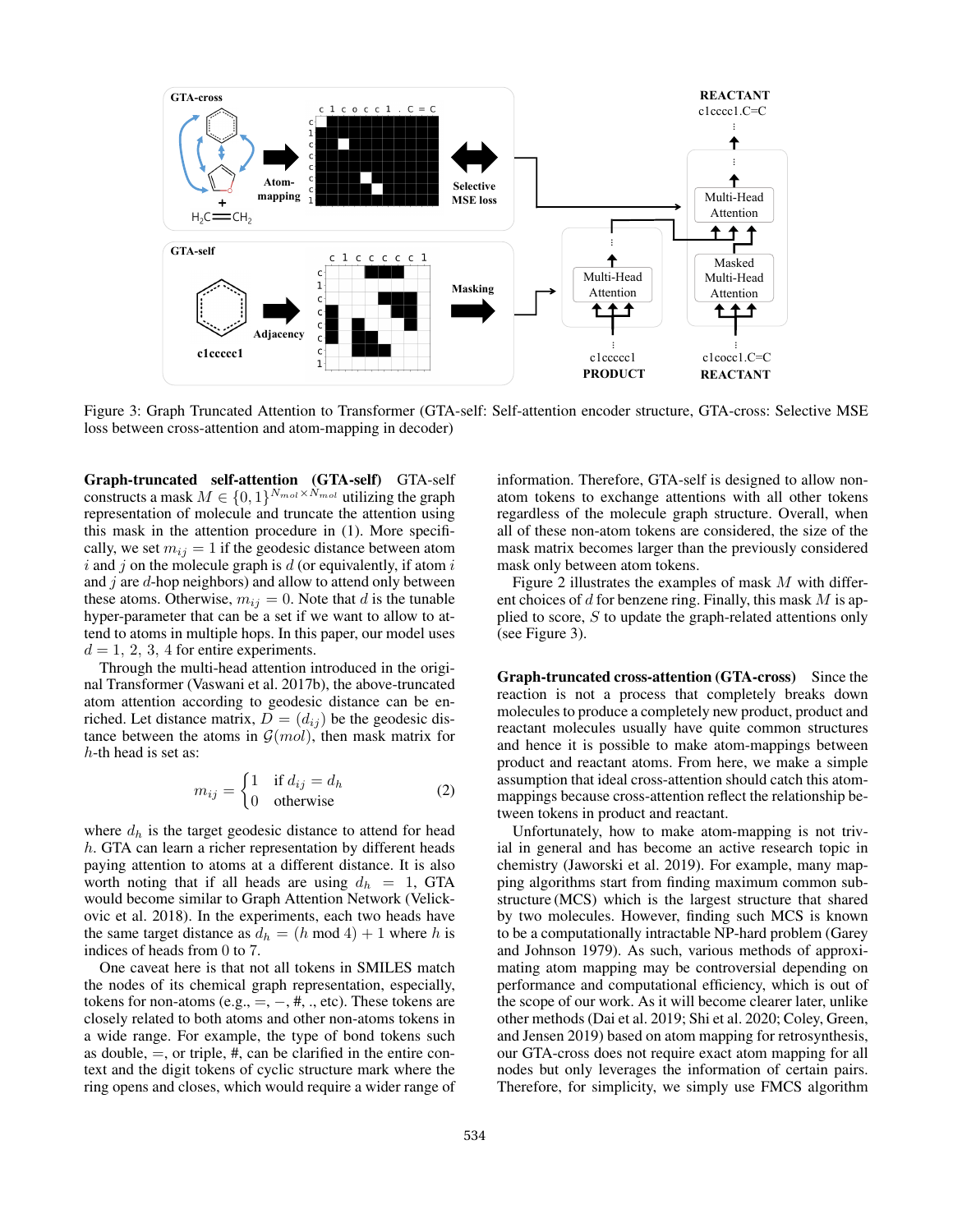(Dalke and Hastings 2013) implemented in the standard RDkit (Landrum et al. 2006).

Given the (partial) information of atom mapping between product and reactant molecules, the mask for cross-attention  $M = (m_{ij}) \in \{0, 1\}^{T_R \times T_P}$  is constructed as follows:

$$
m_{ij} = \begin{cases} 1 & \text{if } R_{i'} \xleftarrow[maped] P_{j'}\\ 0 & \text{else} \end{cases}
$$
 (3)

where i' and j' are indices of nodes in  $\mathcal{G}(R)$  and  $\mathcal{G}(P)$  corresponding to *i*- and *j*-th tokens in  $\mathcal{S}(R)$  and  $\mathcal{S}(P)$ ,  $R_{i'}$  and  $P_{j'}$  denote the nodes in  $\mathcal{G}(R)$  and  $\mathcal{G}(P)$ , respectively. That is, the element of mask for cross-attention is 1 when corresponding atoms are matched by the atom mapping and 0 otherwise, as shown in Figure 2(b), and 3.

The way of using mask constructed from (3) in GTA-cross should be a completely different one from that of using a mask in GTA-self following the standard way (1). This is not just because the atom mapping is not perfect as discuss above but because the auto-regressive nature of decoder in cross attention makes incomplete SMILES and unable to find mapping during sequence generation at inference time. To side-step this issue, GTA-cross does not force attention by a *hard* mask but encourages the attention by selective  $\ell_2$  loss only with certain information (i.e. where  $m_{ij} = 1$ ) among uncertain and incomplete atom mapping so that the cross attention gradually learns complete atom-mapping:

$$
\mathcal{L}_{\text{attn}} = \sum \left[ (M_{\text{cross}} - A_{\text{cross}})^2 \odot M_{\text{cross}} \right] \tag{4}
$$

where  $M_{\text{cross}}$  is the mask from (3),  $A_{\text{cross}}$  is a cross-attention matrix and  $\odot$  is Hadamard product (element-wise multiplication).

Finally along with GTA-self component, the overall loss of GTA is  $\mathcal{L}_{total} = \mathcal{L}_{ce} + \alpha \mathcal{L}_{attn}$  where the effect of GTA-self is implicitly represented since the self attention generated by GTA-self contributes to cross-entropy loss  $\mathcal{L}_{ce}$  through model outputs. Here  $\alpha$  is the tunable hyper-parameter to balance two loss terms and we set it as 1.0 for all our experiments.

#### **Experiments**

In this section, we provide experimental justifications to our statements. First, as stated in our contributions, we show that even the naive Transformer is capable of achieving stateof-the-art performance simply by *tuning hyperparameters*. Second, we demonstrate the even higher performance of the vanilla Transformer equipped with our graph-truncated attention.

#### Experimental Setup

Datasets and augmentation strategy We use the opensource reaction database from U.S. patent, USPTO-full and USPTO-50k as a benchmark in this study which was used in previous studies. Detailed information on each dataset and difference between them is well summarized in (Thakkar et al. 2020). USPTO-full contains the reactions in USPTO patent from 1976 to 2016, curated by (Lowe 2012, 2017) that have approximately 1M reactions. USPTO-50k, a subset of USPTO-full, is refined by randomly choosing 50k out of 630k reactions which are identically and fully atom-mapped reactions using two different mapping algorithms out of whole 1M reactions (Schneider, Stiefl, and Landrum 2016). We follow data splitting strategy of (Dai et al. 2019) which is randomly dividing train/valid/test set to  $80\,\%/10\,\%/10\,\%$ of data. We augment the USPTO-50k dataset by changing the order of reactant molecule(s) as  $\langle$  c1cocc1.C=C $>$  and <C=C.c1cocc1> in SMILES notation, and changing the starting atom of SMILES as in (Tetko et al. 2020). For example, standard or canonical form of a furan molecule in Fig. 1 is <c1cocc1> in SMILES notation, and we can create an alternative SMILES representation  $\langle$ o1cccc1 $\rangle$  by changing the starting atom to oxygen. We refer this reactant ordering change as '\_s' and altering the starting atom as '2P2R', where 2 denotes one random alternative SMILES of product and reactant SMILES are added to original USPTO-50k. Both augmentation methods are applied to '2P2R<sub>-S</sub>' dataset. It is worth noting that these kinds of augmentation are incompatible with graph-based approaches.

Baselines We compare our method with six different baselines from other previous researches and two re-evaluated baselines that we conducted with our optimized hyperparameters and USPTO-50k dataset. BiLSTM (Liu et al. 2017) is the first template-free model with seq2seq LSTM layers. Transformer is a baseline using self-attention based seq2seq model reported by (Vaswani et al. 2017a). Latent model (Chen et al. 2019) implements discrete latent variable for diverse prediction. We refer to the results of latent size equal to five with the plain USPTO-50k dataset and their best result with data augmentation and pre-training. Syntax correction (Zheng et al. 2019) added denoising autoencoder which corrects predicted reactant SMILES. G2Gs (Shi et al. 2020) is the only graph model among templatefree researches. In this paper, we compare our USPTO-50k results only to the 'template-free' models except for BiL-STM in Table 1. We think 'template-free' is the hardest but the most practical problem setting in novel material discovery, as which it may need a new unseen template or the user may not have enough experience to guess the right reaction class. Furthermore, to examine the scalability, GTA is trained with USPTO-full and compared to the templatebased model GLN (Dai et al. 2019) in Table 2.

**Evaluation metrics** We used top- $k$  exact match accuracy which is most widely used, and also used in the aforementioned baselines. Predicted SMILES was standardized using RDkit package first, and then exact match evaluation was done. We use  $k = 1, 3, 5, 10$  for performance comparison using beam search. Beam size of 10 and top-50 predictions are found to be the optimal settings for our GTA model with USPTO-50k dataset, while beam size of 10 and top-10 predictions are used in USPTO-full dataset, hyperparameter optimization and ablation study.

Other details GTA is build-up on the work of (Chen et al. 2019) which is based on Open Neural Machine Translation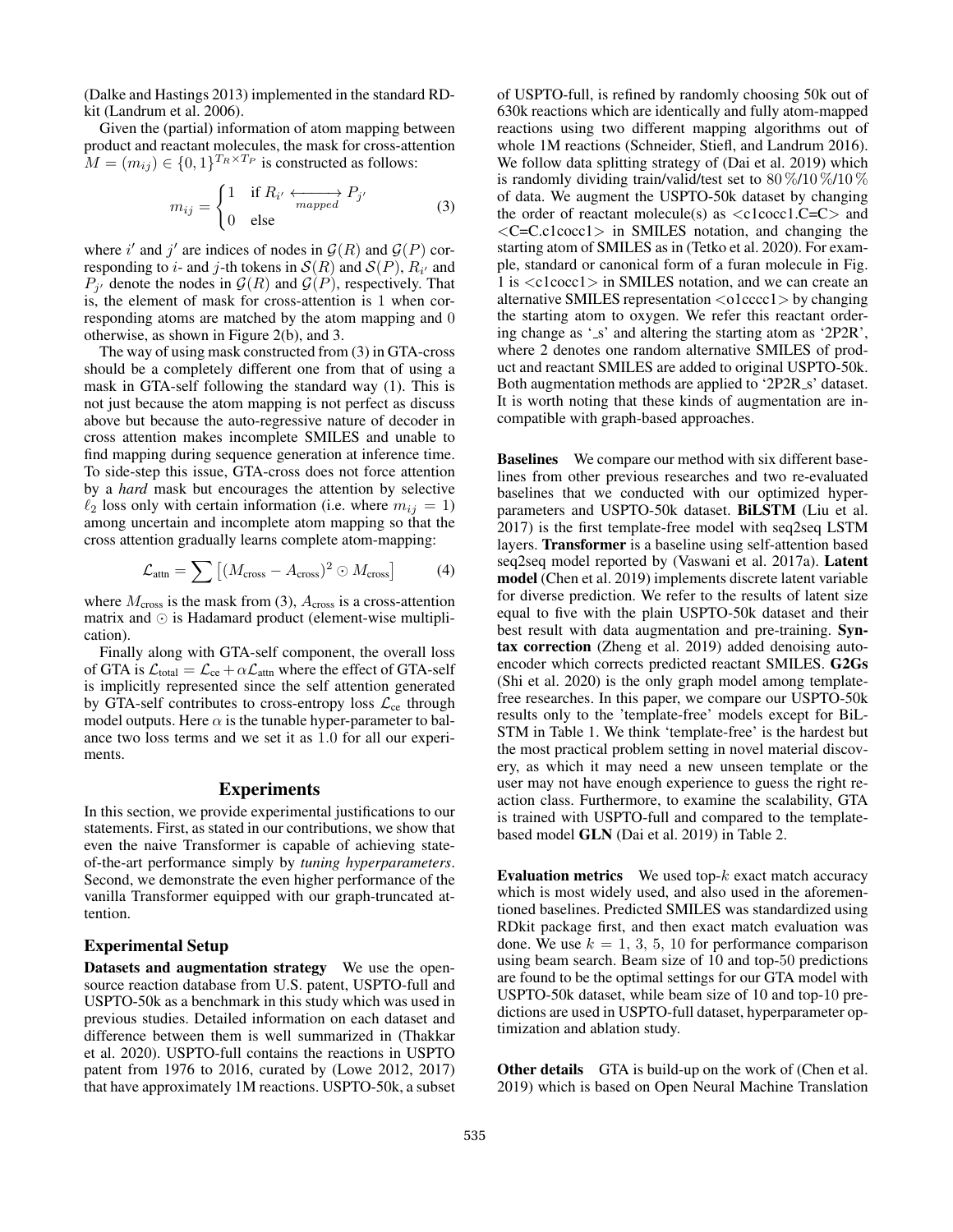| Method (Dataset)    | $Top-1$              | $Top-3$              | $Top-5$              | $Top-10$             |  |
|---------------------|----------------------|----------------------|----------------------|----------------------|--|
| <b>BiLSTM</b>       | 37.4                 | 52.4                 | 57.0                 | 61.7                 |  |
| Transformer         | 42.0                 | 57.0                 | 61.9                 | 65.7                 |  |
| Syntax correction   | 43.7                 | 60.0                 | 65.2                 | 68.7                 |  |
| Latent model, $l=1$ | 44.8                 | 62.6                 | 67.7                 | 71.7                 |  |
| Latent model, $l=5$ | 40.5                 | 65.1                 | 72.8                 | 79.4                 |  |
| G2Gs                | 48.9                 | 67.6                 | 72.5                 | 75.5                 |  |
| ONMT (Plain)        | 44.7                 | 63.6                 | 69.7                 | 75.6                 |  |
| $ONMT(2P2R_s)$      | $(\pm 0.29)$<br>49.0 | $(\pm 0.20)$<br>65.8 | $(\pm 0.25)$<br>72.5 | $(\pm 0.04)$<br>79.3 |  |
|                     | $(\pm 0.30)$         | $(\pm 0.39)$         | $(\pm 0.14)$         | $(\pm 0.14)$         |  |
| GTA (Plain)         | 47.3                 | 67.8                 | 73.8                 | 80.1                 |  |
|                     | $(\pm 0.29)$         | $(\pm 0.35)$         | $(\pm 0.20)$         | $(\pm 0.19)$         |  |
| $GTA(2P2R_s)$       | 51.1                 | 67.6                 | 74.8                 | 81.6                 |  |
|                     | $(\pm 0.29)$         | $(\pm 0.22)$         | $(\pm 0.36)$         | $(\pm 0.22)$         |  |

Table 1: Top- $k$  exact match accuracy  $(\%)$  of template-free models trained with USPTO-50k dataset. ONMT and GTA accuracies achieved using optimized hyperparameters. Standard error with 95% confidence interval written after  $\pm$  symbol.

(ONMT) (Klein et al. 2017, 2018) and Pytorch (Paszke et al. 2017). We also used RDkit (Landrum et al. 2006) for extracting distance matrix, atom-mapping, and SMILES preand post-processing. GTA implements Transformer architecture with 6 and 10 layers of both encoder and decoder for USPTO-50k and USPTO-full dataset, respectively. Embedding size is set to 256, the number of heads is fixed to 8, and dropout probability to 0.3. We train our model using earlystopping method, training was stopped without improvement within 40 times in validation loss and accuracy for every 1000 (for USPTO-50k) and 10000 (for USPTO-full) steps with a batch size of maximum 4096 tokens in batch. Relative positional encoding (Shaw, Uszkoreit, and Vaswani 2018) is used with maximum relative distance of 4. Adam (Kingma and Ba 2015) optimization method with noam decay (Vaswani et al. 2017a) and learning rate scheduling for 8000 warm-up steps on a single Nvidia Tesla V100 GPU takes approximately 7, 18 hours, and 15 days of training time for USPTO-50k plain, 2P2R<sub>-8</sub>, and USPTO-full dataset respectively. All experiments are trained with five seeds 2020 to 2024 and averaged to validate pure model performance. Then, we calculate and report the mean and standard error of mean from the experiments.

To explore the best hyperparameters for our model, we optimized early stopping step, dropout, number of layers and maximum relative distance for both ONMT and GTA and optimized GTA-self distance and GTA-cross alpha for GTA. These results can be found in Supplementary. In addition, our implementation, data, and pretrained weight details can be found in Supplementary.

## USPTO-50k Results

Reproducibility Before reporting GTA result, we found that hyperparameters were not optimized in previous re-

| Method     |               | USPTO-50k     | USPTO-full      |               |  |
|------------|---------------|---------------|-----------------|---------------|--|
|            | $Top-1$       | $Top-10$      | $Top-1$         | $Top-10$      |  |
| GL N       | 52.5          | 83.7          | 39.3            | 63.7          |  |
| <b>GTA</b> | $51.1 + 0.29$ | $81.6 + 0.22$ | 46.6 $\pm$ 0.20 | $70.4 + 0.15$ |  |

Table 2: Top- $k$  exact match accuracy  $(\%)$  of template-based GLN and our template-free GTA trained with USPTO-50k and USPTO-full dataset. Standard error with 95% confidence interval written after  $\pm$  symbol.

searches with Transformer architecture. They used dropout probability value of 0.1; however, using 0.3 drastically increases the performance of the vanilla Transformer about  $+2.7\%$  and  $+9.9\%$  point in terms of top-1 and top-10 accuracy, as shown in Table 1 even without data augmentation (compare Transformer and ONMT(Plain)). When augmentation 2P2R<sub>-S</sub> is applied, the vanilla Transformer breaks previous state-of-the-art result with 49.0 % and 79.3 % in terms of top-1 and top-10 accuracy upon USPTO-50k dataset.

Graph-truncated attention When GTA is applied to plain USPTO-50k dataset, overall top-k performance increases at least  $+2.6\%$  point compared to our reproduced vanilla Transformer. As the same in reproduced results, applying 2P2R s augmentation gives top-1 accuracy above 50 %, surpassing all other template-free models ever reported.

Although the latent model benefited top-10 accuracy, it sacrificed top-1 accuracy a lot, the worst among reported value. In contrast, GTA equally increases all of top- $k$  accuracies without sacrifice. Finally, our result successfully achieves the state-of-the-art template-free result in overall top-k accuracy, which implies GTA is more accurate and diverse than previous retrosynthesis models. GTA records  $80.1\%$  and  $81.6\%$  in top-10 accuracy without and with data augmentation, respectively, and no decreasing performance in top-1 accuracy:  $47.3\%$  and  $51.1\%$  without and with data augmentation, respectively.

### USPTO-full Results

We validated GTA with the more scalable data USPTOfull dataset, which contains 800k, 100k, and 100k of train, validation, and test data, respectively. As mentioned above, USPTO-50k is a refined dataset among 630k reactions that relies on atom-mapping consistency between two different mapping algorithms in USPTO-full; USPTO-50k represents exceptional cases of its superset. Although USPTO-50k may not reflect the correct character of USPTO-full, none of the previous experimental results from template-free models were based on USPTO-full.

The GTA model trained on USPTO-full achieved excellent top-1 and top-10 exact match accuracies of 46.0 % and 70.0 %, respectively, which were 5.7 % higher than those of the template-based GLN with USPTO-full. Table 2 shows that the scalability of the template-free GTA is better than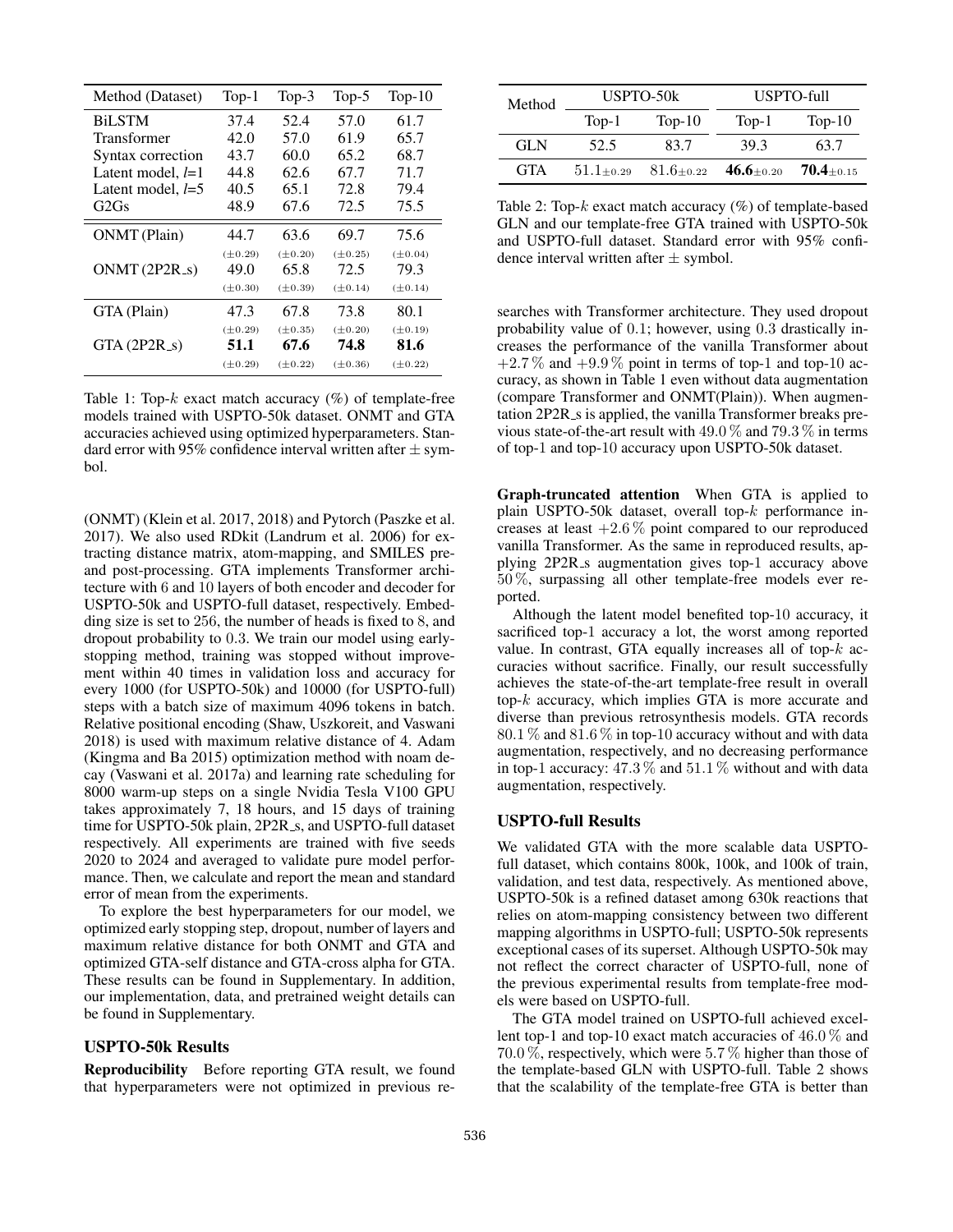| <b>GTA</b> | <b>GTA</b>               | Plain         |                                 |       | $2P2R_s$ |                                                                                                                             |          |                                |                                |
|------------|--------------------------|---------------|---------------------------------|-------|----------|-----------------------------------------------------------------------------------------------------------------------------|----------|--------------------------------|--------------------------------|
| -self      | -cross                   | Top-1         | Top- $3$                        | Top-5 | $Top-10$ | $Top-1$                                                                                                                     | Top- $3$ | Top- $5$                       | $Top-10$                       |
| $\sim$     |                          | $45.0 + 0.29$ | $63.6{\scriptstyle \pm0.30}$    |       |          | $69.2{\scriptstyle~ \pm 0.41}$ $73.3{\scriptstyle~ \pm 0.53}$ $49.6{\scriptstyle~ \pm 0.31}$ $65.9{\scriptstyle~ \pm 0.22}$ |          | $72.1{\scriptstyle~ \pm 0.38}$ | $77.8{\scriptstyle~ \pm 0.47}$ |
| $\sim$     |                          | $45.9 + 0.28$ | $64.8{\scriptstyle~ \pm 0.28}$  |       |          | $70.5_{\pm 0.40}$ $74.7_{\pm 0.45}$ $49.7_{\pm 0.46}$ $66.3_{\pm 0.29}$                                                     |          | $72.9 + 0.36$                  | $78.6{\scriptstyle~ \pm 0.37}$ |
|            | $\overline{\phantom{a}}$ | $46.8 + 0.40$ | $65.2{\scriptstyle~ \pm 0.19}$  |       |          | $70.5_{\pm 0.29}$ $74.9_{\pm 0.32}$ $51.1_{\pm 0.32}$ $65.8_{\pm 0.17}$                                                     |          | $71.9 + 0.07$                  | $77.1{\scriptstyle~ \pm 0.33}$ |
|            |                          |               | $47.3 \pm 0.28$ 66.7 $\pm 0.49$ |       |          | $72.3{\scriptstyle~ \pm 0.30}$ $76.5{\scriptstyle~ \pm 0.30}$ $51.1{\scriptstyle~ \pm 0.29}$ $67.0{\scriptstyle~ \pm 0.29}$ |          | $73.1{\scriptstyle~ \pm 0.38}$ | $78.4{\scriptstyle~ \pm 0.25}$ |

Table 3: Ablation study of GTA method. Standard error with 95% confidence interval written after  $\pm$  symbol.

that of the template-based GLN. Our results clearly indicate that USPTO-full is more appropriate for benchmarking retrosynthesis tasks. Moreover, models that depend significantly on atom-mapping can exploit USPTO-50k because, unlike USPTO-full, it exhibits atom-mapping consistency. In other words, USPTO-50k is more accessible for mapping reactions than the others. The template-based GLN performance degradation was  $13.2\%$  in terms of top-1 accuracy on the USPTO-50k and USPTO-full datasets, whereas it was only  $5.1\%$  in the template-free GTA, i.e., less than half of the GLN degradation when the dataset was expanded to USPTO-full. Hence, we herein reemphasize the generalization of the template-free model.

#### Ablation Study

Following ablation study is designed to explore the effect of each GTA-self and GTA-cross modules. Results are shown in Table 3 with top-*k* exact match accuracy evaluated using beam search with beam size of 10 and top-10 predictions (We note again that beam size of 10 and top-50 predictions was used for our best performance in Table 1).

Graph-truncated self-attention (GTA-self) When only GTA-self is applied to Transformer, it gives  $+1.4\%$  point margins at least, +1.6% point on average. In particular, its effect on top-1 accuracy is greatest among the others. On both of plain and augmented dataset, GTA-self alone results very close to our best model for top-1 accuracy, showing only −0.5 % or under point of difference. This result implies that encouraging the atom on its sequence domain to look the atom nearby on its graph domain takes most part in improvement, supporting that the point of entry of graphsequence duality was indeed effective. This extends to two important points; first, our model is not heavily relying on the atom-mapping, which are known to require more expertise than FMCS algorithm, and second, the performance has a room for improvements with advanced mapping algorithm.

Graph-truncated cross-attention (GTA-cross) GTAcross alone, likewise, shows marginal but clear gain for all the case from top-1 to -10 accuracy on plain dataset. It shows smaller margin of increment  $(+0.9\%$  point) than GTA-self  $(+1.6\%$  point) when they are trained solely on this plain dataset. Interestingly, GTA-cross shows superior performance gain  $(+0.7\%$  point) than GTA-self  $(+0.1\%$  point), except for top-1, when trained on the augmented dataset.

The result of showing the high capacity of GTA-cross especially on larger dataset gives us a presumption that the imperfectness of atom-mapping (derived from FMCS algorithm; trading-off for) could be sufficiently compensated by large number of data points. Consequently, we now take benefits of low computing cost for not generating near-perfect atom-mapping while retaining the highest prediction capacity among all. Lastly, unlike GTA-self which shows a gradual decrease in margin of improvement from top-1 to -10 accuracy, GTA-cross behaves exactly reversely, showing its highest margin of improvement in its top-10 accuracy (+1.3%). GTA-cross and GTA-self behaves in mutual complementary manner, watching each other's back in retrosynthesis prediction.

#### Conclusion

We herein proposed a method to solve retrosynthetic analysis by combining the features of a molecule as both the SMILES sequence and a graph known as graph-truncated attention (GTA). This type of sequence-graph duality was previously overlooked when addressing molecules in deep learning.

We revisited the transformer architecture as a graph neural network and identified the entry points of chemical graph information. Subsequently, we used the distance matrix of a molecular graph and atom-mapping matrix between the product and set of reactants as a mask and guide for selfand cross-attention. In addition, we re-evaluated the performance of vanilla transformers, which were underestimated because of poor optimization. In addition, the GTA demonstrated the best overall top- $k$  accuracy among the reported results, i.e., a top-1 accuracy exceeding 50 % for the first time in a template-free model on the UPSTO-50k dataset.

Finally, on the USPTO-full scalable dataset, the GTA outperformed the template-based GLN by 5.7% and 6.3% in terms of the top-1 and top-10 accuracies, respectively. This was attributable to manner in which USPTO-50k was constructed. USPTO-50k was built upon reactions that had full atom mapping without conflict in the algorithms. This condition benefits models that utilize full atom mapping, although 47 % of USPTO-full does not belong to this category.

We anticipate further performance gains using other models because our method can be combined with other reported retrosynthesis studies pertaining to attention mechanisms without conflict. Moreover, other data with graph-sequence duality might benefit from GTA.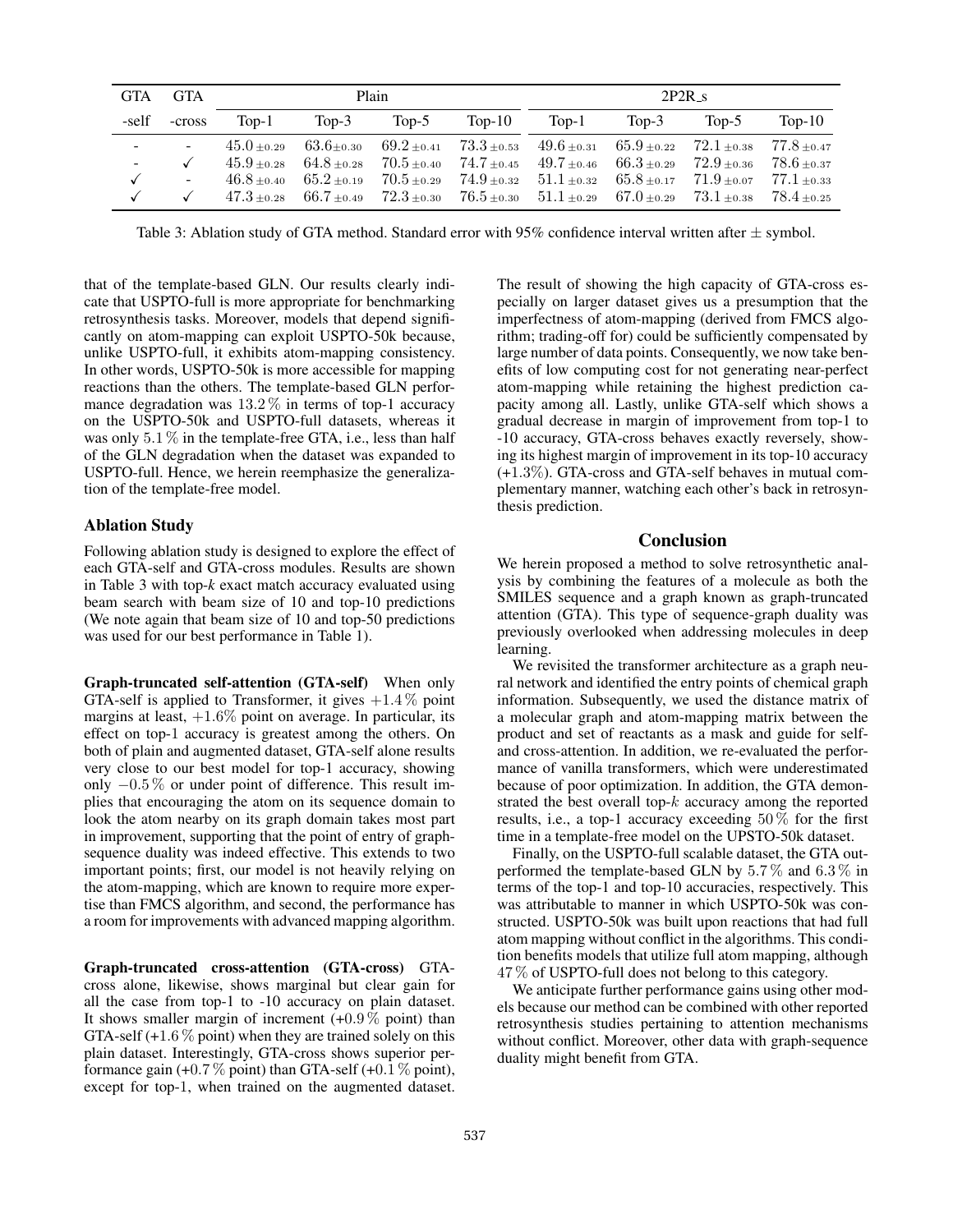## Ethical Impact

Our model herein was validated against the USPTO dataset, which included reactions on organic molecules, and we believe our model is generally applicable to pharmaceutical or other chemical reaction datasets where chemicals are in the SMILES or similar sequence-based representations. Deep learning models for reaction and/or retrosynthesis predictions emphasize both the time and cost effectiveness of using well trained and automated models instead of relying solely on human expertise and experiments, as in the past. The marketplace is supportive of the automation of synthesis processes and the establishment of autonomous environments that strive for a one-click system from discovering the target product with specified properties for identifying reactant candidates, optimizing synthetic paths, and testing stability without or minimal human intervention.

However, these models do not consider the "chemical stability" and "overall safety" as sufficient related data have not been collected to be trained or made available to the public. Even though we possess updated data, new safety hazards and stability problems can become reactions and/or retrosynthesis models may be used to manage new chemicals and unseen synthetic paths. Therefore, relevant researchers and their groups in academia, industries, and elsewhere must begin to discuss and investigate the screening for the safety level of the subsequent procedures of "synthesizing predicted reactants" and "testing stability."

#### References

Altae-Tran, H.; Ramsundar, B.; Pappu, A. S.; and Pande, V. 2017. Low data drug discovery with one-shot learning. *ACS central science* 3(4): 283–293.

Badowski, T.; Gajewska, E. P.; Molga, K.; and Grzybowski, B. A. 2020. Synergy Between Expert and Machine-Learning Approaches Allows for Improved Retrosynthetic Planning. *Angewandte Chemie International Edition* 59(2): 725–730.

Bishop, K. J. M.; Klajn, R.; and Grzybowski, B. A. 2006. The Core and Most Useful Molecules in Organic Chemistry. *Angewandte Chemie International Edition* 45(32): 5348–5354.

Chen, B.; Shen, T.; Jaakkola, T. S.; and Barzilay, R. 2019. Learning to Make Generalizable and Diverse Predictions for Retrosynthesis. *arXiv preprint arXiv:1910.09688* .

Coley, C. W.; Barzilay, R.; Jaakkola, T. S.; Green, W. H.; and Jensen, K. F. 2017. Prediction of organic reaction outcomes using machine learning. *ACS central science* 3(5): 434–443.

Coley, C. W.; Green, W. H.; and Jensen, K. F. 2019. RDChiral: An RDKit wrapper for handling stereochemistry in retrosynthetic template extraction and application. *Journal of chemical information and modeling* 59(6): 2529–2537.

Corey, E. J. 1988. Robert Robinson Lecture. Retrosynthetic thinking—essentials and examples. *Chemical Society Reviews* 17(0): 111–133.

Corey, E. J. 1991. The Logic of Chemical Synthesis: Multistep Synthesis of Complex Carbogenic Molecules (Nobel Lecture). *Angewandte Chemie International Edition in English* 30(5): 455– 465.

Dai, H.; Li, C.; Coley, C.; Dai, B.; and Song, L. 2019. Retrosynthesis Prediction with Conditional Graph Logic Network. In *Advances* *in Neural Information Processing Systems 32*, 8872–8882. Curran Associates, Inc.

Dalke, A.; and Hastings, J. 2013. FMCS: a novel algorithm for the multiple MCS problem. *Journal of cheminformatics* 5(1): 1–1.

Devlin, J.; Chang, M.-W.; Lee, K.; and Toutanova, K. 2019. BERT: Pre-training of Deep Bidirectional Transformers for Language Understanding. *ArXiv* abs/1810.04805.

Feinberg, E. N.; Sur, D.; Wu, Z.; Husic, B. E.; Mai, H.; Li, Y.; Sun, S.; Yang, J.; Ramsundar, B.; and Pande, V. S. 2018. PotentialNet for molecular property prediction. *ACS central science* 4(11): 1520– 1530.

Garey, M. R.; and Johnson, D. S. 1979. *Computers and intractability*, volume 174. freeman San Francisco.

Gasteiger, J.; and Engel, T. 2006. *Chemoinformatics: A Textbook*. Wiley. ISBN 9783527606504.

Ghaedi, A. 2015. Predicting the cytotoxicity of ionic liquids using QSAR model based on SMILES optimal descriptors. *Journal of Molecular Liquids* 208: 269–279.

Ghazvininejad, M.; Levy, O.; Liu, Y.; and Zettlemoyer, L. 2019. Mask-predict: Parallel decoding of conditional masked language models. In *Proceedings of the 2019 Conference on Empirical Methods in Natural Language Processing and the 9th International Joint Conference on Natural Language Processing (EMNLP-IJCNLP)*, 6114–6123.

Grzybowski, B. A.; Bishop, K. J.; Kowalczyk, B.; and Wilmer, C. E. 2009. The 'wired' universe of organic chemistry. *Nature Chemistry* 1(1): 31–36.

Jaworski, W.; Szymkuć, S.; Mikulak-Klucznik, B.; Piecuch, K.; Klucznik, T.; Kaźmierowski, M.; Rydzewski, J.; Gambin, A.; and Grzybowski, B. A. 2019. Automatic mapping of atoms across both simple and complex chemical reactions. *Nature communications* 10(1): 1–11.

Joshi, C. 2020. Transformers are Graph Neural Networks. *The Gradient* .

Karpov, P.; Godin, G.; and Tetko, I. V. 2019. A Transformer Model for Retrosynthesis. In Tetko, I. V.; Kůrková, V.; Karpov, P.; and Theis, F., eds., *Artificial Neural Networks and Machine Learning – ICANN 2019: Workshop and Special Sessions*, 817–830. Cham: Springer International Publishing. ISBN 978-3-030-30493-5.

Kingma, D. P.; and Ba, J. 2015. Adam: A Method for Stochastic Optimization. *CoRR* abs/1412.6980.

Klein, G.; Kim, Y.; Deng, Y.; Nguyen, V.; Senellart, J.; and Rush, A. 2018. OpenNMT: Neural Machine Translation Toolkit. In *Proceedings of the 13th Conference of the Association for Machine Translation in the Americas (Volume 1: Research Papers)*, 177–184. Boston, MA: Association for Machine Translation in the Americas.

Klein, G.; Kim, Y.; Deng, Y.; Senellart, J.; and Rush, A. 2017. OpenNMT: Open-Source Toolkit for Neural Machine Translation. In *Proceedings of ACL 2017, System Demonstrations*, 67–72. Vancouver, Canada: Association for Computational Linguistics.

Klucznik, T.; Mikulak-Klucznik, B.; McCormack, M. P.; Lima, H.; Szymkuć, S.; Bhowmick, M.; Molga, K.; Zhou, Y.; Rickershauser, L.; Gajewska, E. P.; Toutchkine, A.; Dittwald, P.; Startek, M. P.; Kirkovits, G. J.; Roszak, R.; Adamski, A.; Sieredzińska, B.; Mrksich, M.; Trice, S. L.; and Grzybowski, B. A. 2018. Efficient Syntheses of Diverse, Medicinally Relevant Targets Planned by Computer and Executed in the Laboratory. *Chem* 4(3): 522 – 532. ISSN 2451-9294.